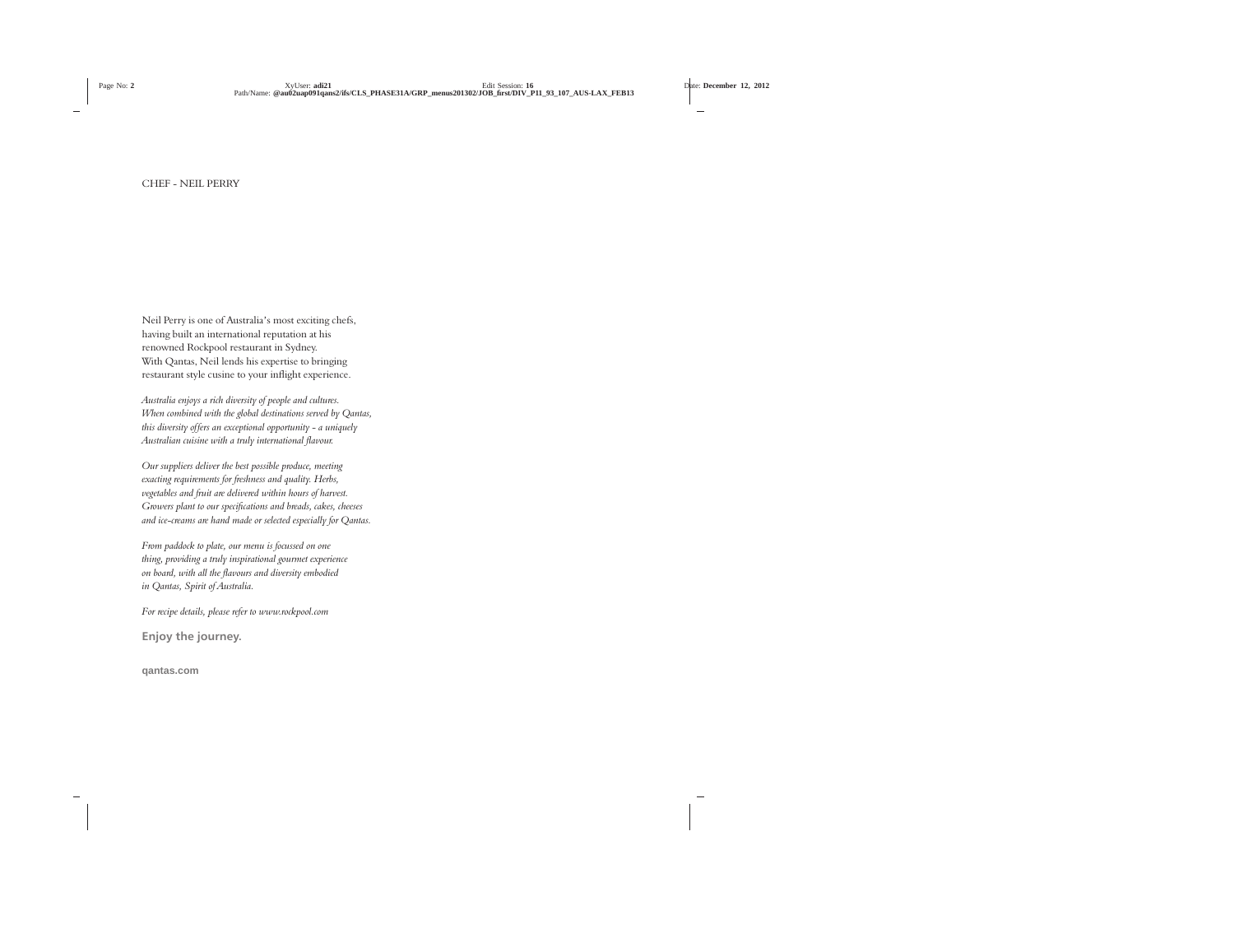# AUSTRALIA TO LOS ANGELES

# TASTING MENU

*Our Tasting Menu features a selection of seven tasting plates highlighting the finest of Rockpool and Qantas cuisine. A selection of award winning wines will be offered to complement each course. Your Flight Attendant is available to assist you with your selection.*

Spanner Crab and Harissa Tartlet Ibérico Jamón Crostini with Date and Ricotta

Cream of Leek and Potato Soup

Yellowfin Tuna with Moroccan Eggplant

Nyonya Style Curry of Ling with Crispy Eschalots, Snow Peas and Jasmine Rice

or

Rockpool Bar & Grill Style Crumbed Free Range Pork with St John's Carrots, Potato and Cabbage Gratin and your choice of Fennel Jam, Hot English Mustard or Seeded Mustard

Salad of Baby Cos, Radicchio and Frisée with Palm Sugar Vinaigrette

Chocolate and Orange Pot with Almond Biscuits

Selection of Three Seasonal Cheeses served with Accompaniments

Cacao Hand Made Chocolates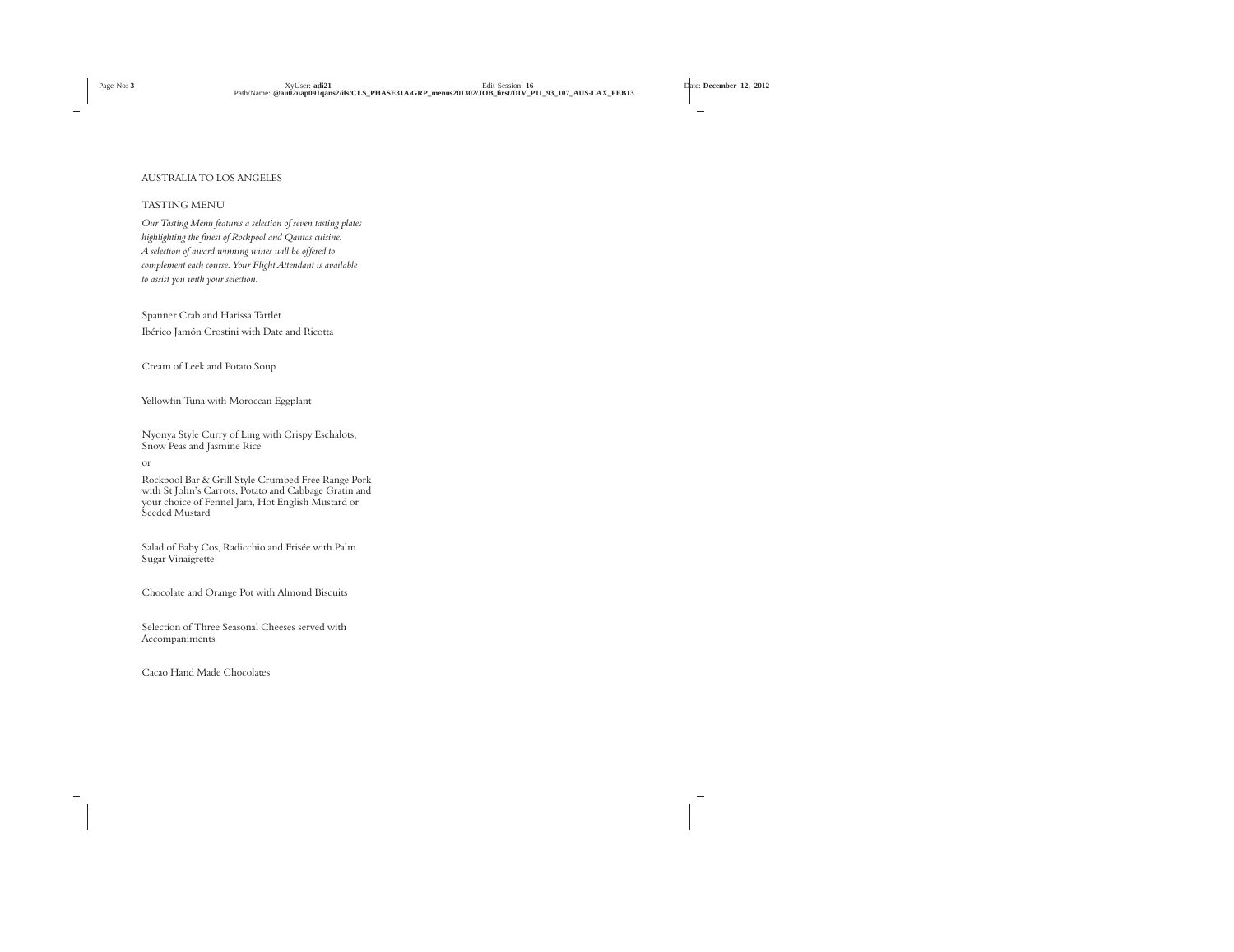# LUNCH

*Our extensive Rockpool designed menu allows you to enjoy a completely personalised dining experience. Your Flight Attendant will be pleased to assist you with your selection.*

# CANAPÉS

Spanner Crab and Harissa Tartlet

Ibérico Jamón Crostini with Date and Ricotta

# SOUP AND SALAD

Cream of Leek and Potato Soup

Yellowfin Tuna with Moroccan Eggplant

Roast Capsicum, Feta and Artichoke Salad with Balsamic Dressing

### SMALL PLATES

Spiced Lamb Pancakes with Salted Chilli

Linguine with Roast Butternut Pumpkin, Spinach, Pine Nuts and Sage Butter

Blue Cheese and Broccoli Tart with Rocket Leaves

Our Signature Steak Sandwich with Tomato and Chilli Relish  $\star$ 

# MAIN PLATES

Porcini Mushroom Cannelloni with Spinach Purée and Rich Tomato and Thyme Sauce

Grilled Kingfish Fillet with Steamed Vegetables, Lemon and Olive Oil

Nyonya Style Curry of Ling with Crispy Eschalots, Snow Peas and Jasmine Rice

Chicken Tagine with Almond and Preserved Lemon Couscous, Coriander Yoghurt and Green Beans

Rockpool Bar & Grill Style Crumbed Free Range Pork with St John's Carrots, Potato and Cabbage Gratin and your choice of Fennel Jam, Hot English Mustard or Seeded Mustard

*All main plates served with a side salad of Baby Cos, Radicchio and Frisée with your choice of Palm Sugar Vinaigrette, Aged Balsamic or Lemon Dressing*

### **CHEESE**

Selection of Three Seasonal Cheeses served with Accompaniments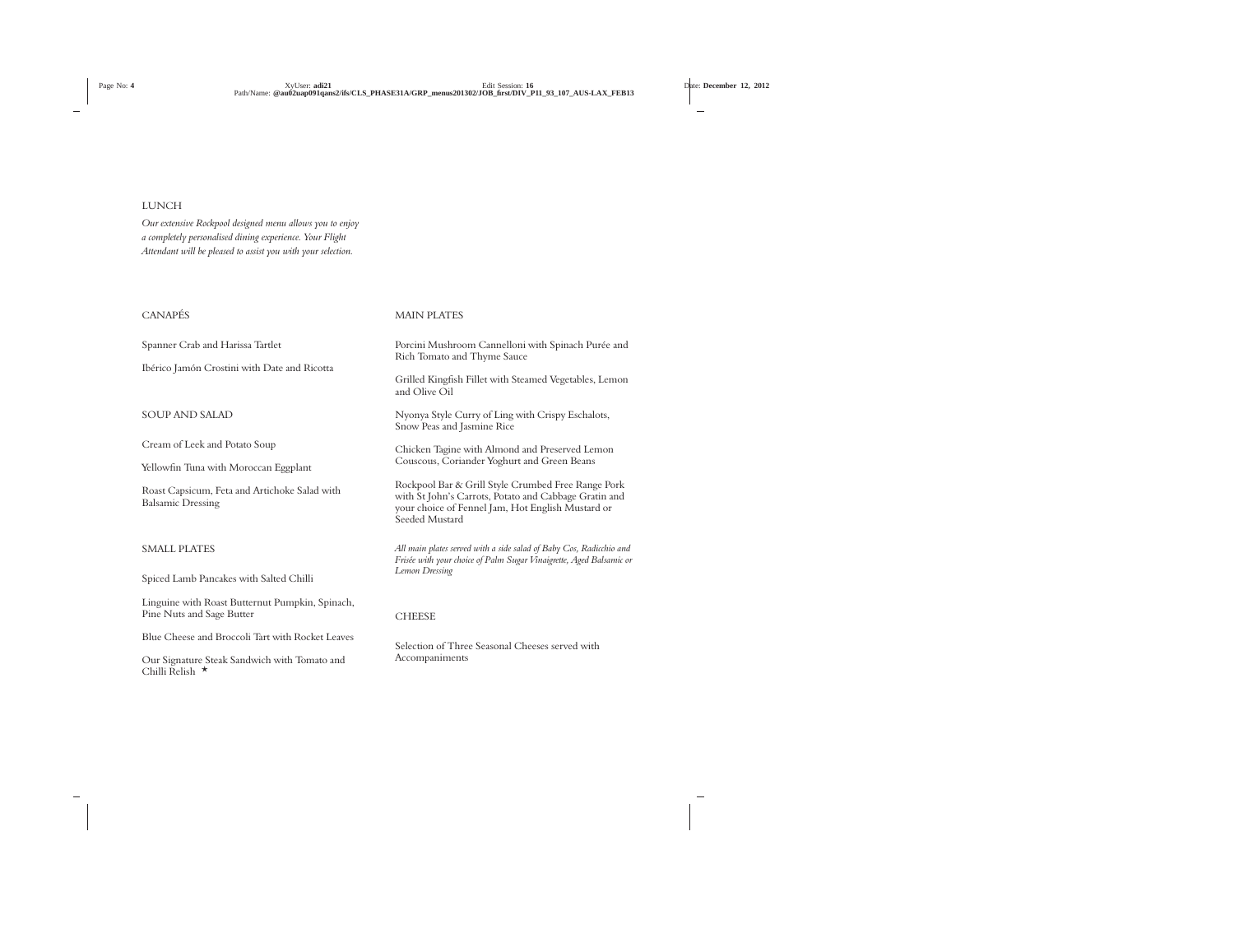# DESSERT

Chocolate and Orange Pot with Almond Biscuits Hazelnut, Coffee and Muscovado Syrup Cake with Double Cream Whole or Sliced Seasonal Fruit \*

Nice Cream Chocolate Coated Vanilla Ice Cream \*

# PETITS FOURS

Cacao Hand Made Chocolates

Caramel Slice \*

\* Available anytime throughout your flight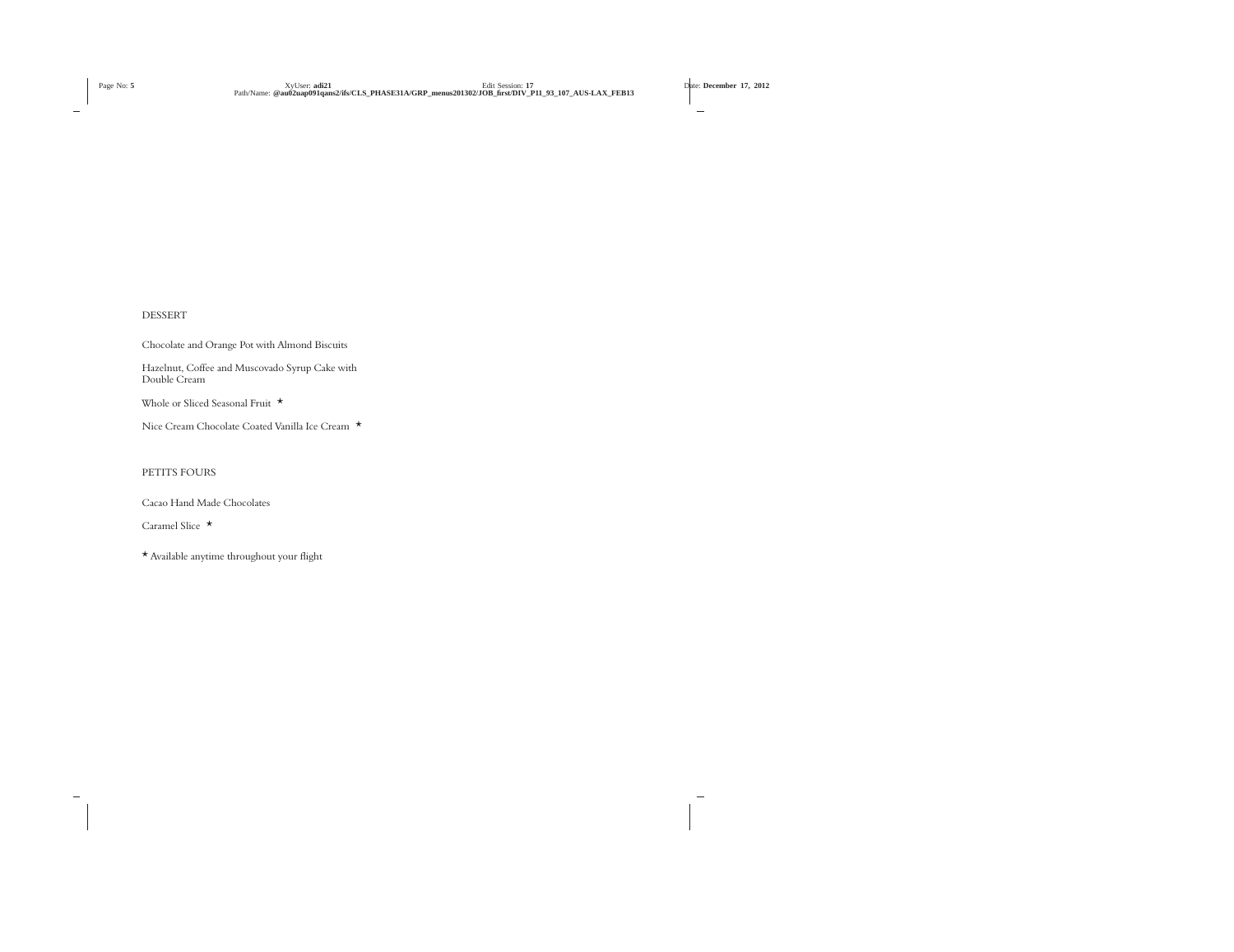### BREAKFAST

*Create your favourite Breakfast from our extensive Rockpool designed menu. Your Flight Attendant will be pleased to assist you with your selection.*

Orange Juice Apple Juice Tomato Juice Cranberry Juice Santa Vittoria Peach Nectar Santa Vittoria Pear Nectar Blueberry Energiser Drink

Seasonal Fruit Salad Bircher Muesli Cereal Selection Brookfarm Toasted Muesli Meredith Farm Yoghurt and Honey

Toast Croissant Pain Au Chocolat Berry Jam, Marmalade, Honey, Vegemite

# HOT SELECTION

Organic Scrambled Eggs on Toasted Brioche with Free Range Pork Sausages, Grilled Mushrooms and Tomato Ragoût

Baked French Toast with Serrano Jamón, Cheese and Herbs served with Braised Beans

Vanilla and Buttermilk Pancakes with Apple Compote and Mascarpone Cream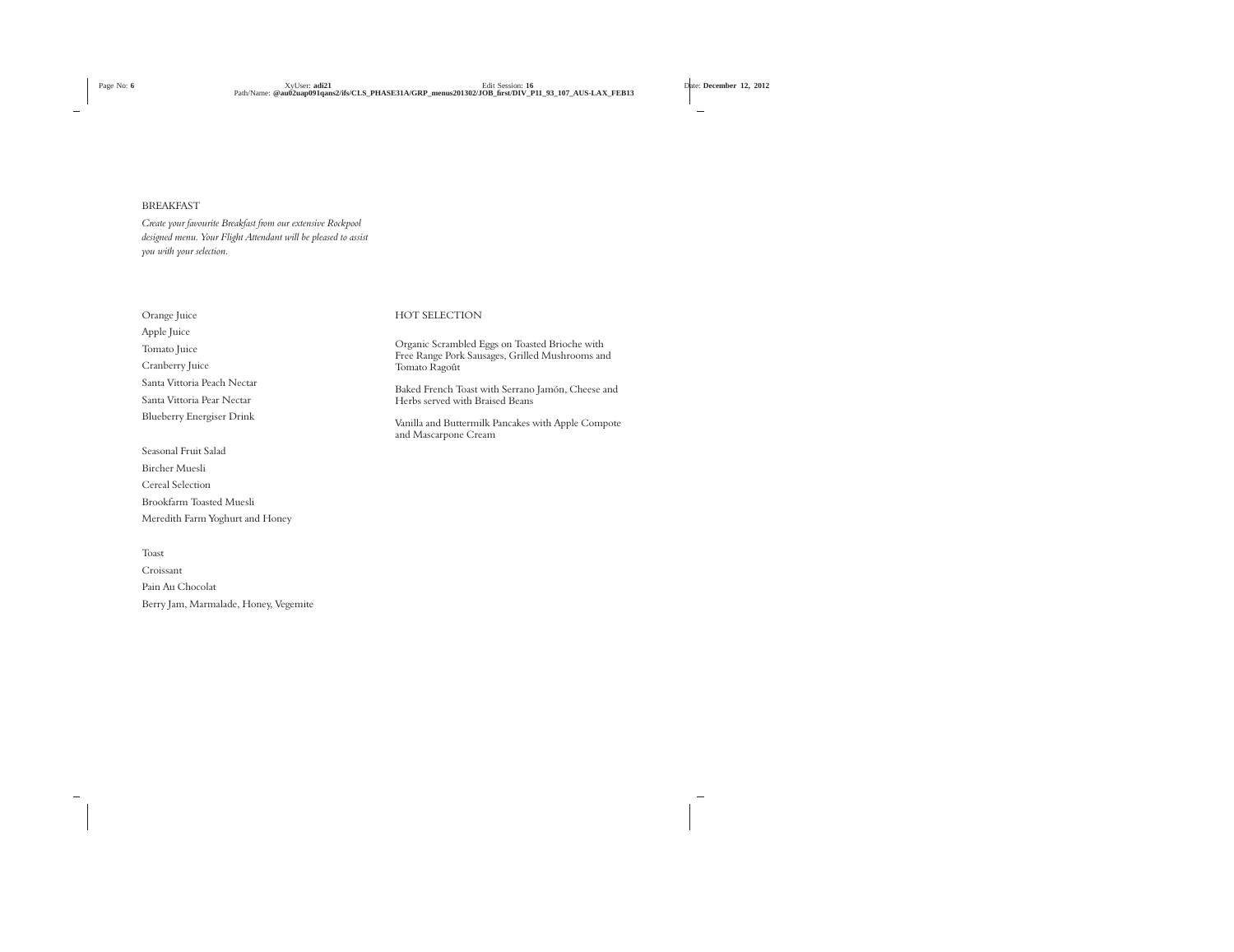**BEVERAGES**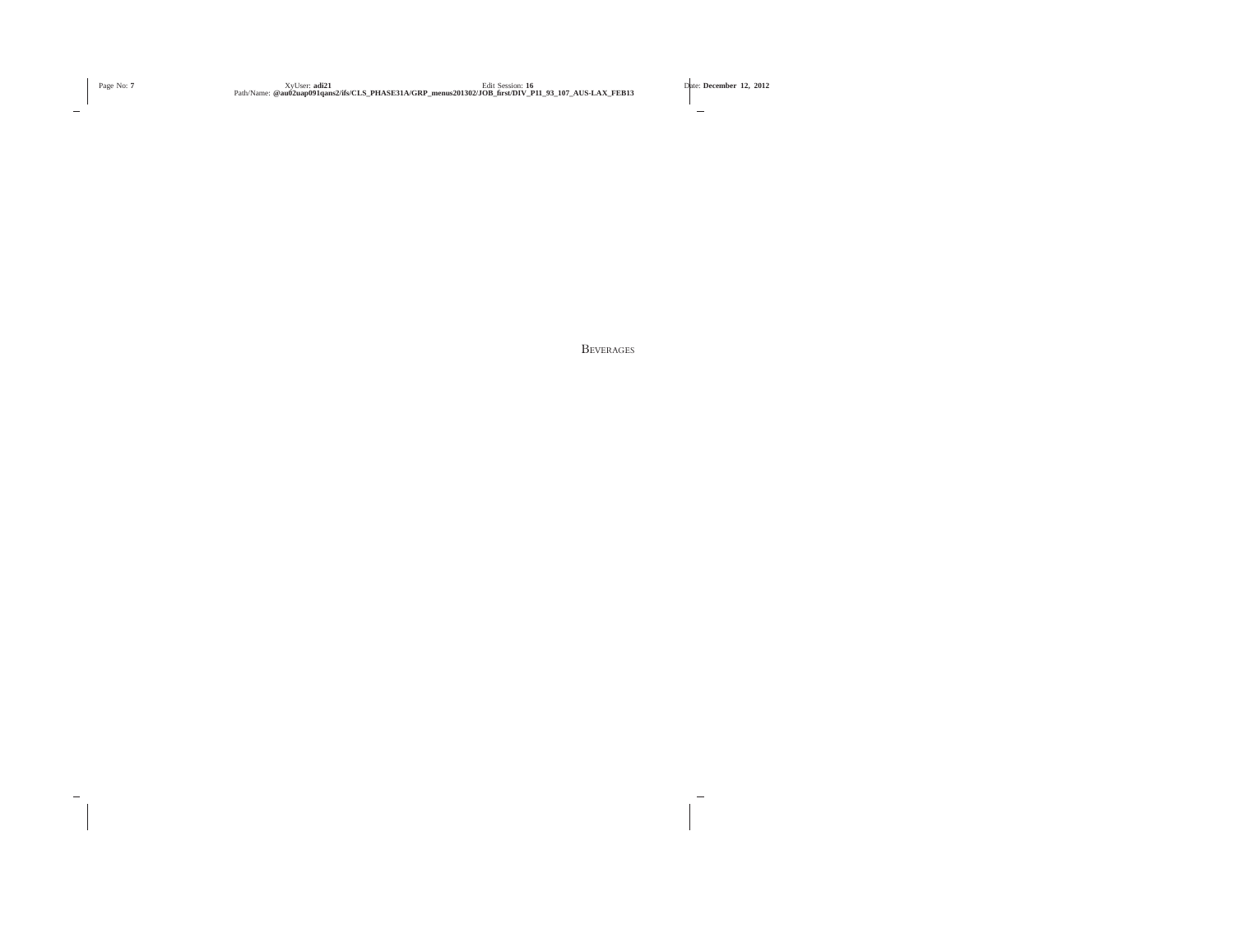# HOT BEVERAGES

*Choose from our range of the finest hot beverages, served with Petits Fours.*

# VITTORIA CINQUE STELLE COFFEE

Vittoria's premiere espresso blend. This blend of premium 100% Arabica coffee delivers a smooth, delicate finish on the palate.

Caffé Latte Cappuccino Espresso Flat White Long Black Mocha Liqueur Coffee

Decaffeinated

# VITTORIA CHOCOCHINO HOT CHOCOLATE

Rich, Italian style drinking chocolate.

# T2 TEA

Experience the range of beautiful, fragrant loose leaf teabags from around the world served in a Marc Newson individual tea pot.

English Breakfast – A blend of the finest Sri Lankan full-bodied teas producing a rich and well-rounded flavour.

Earl Grey – A full bodied blend of Ceylon orange pekoe and generous amounts of bergamot, producing an all-time classic tea.

Peppermint – A well-rounded peppermint flavour captures the sweet essence of all things 'minty' with a sweet, cool, lingering aroma.

Chamomile – Relax and unwind with this fragrant infusion of sweet, golden chamomile flowers.

Sencha – A classic green tea grown in Japan. These beautiful, emerald green leaves produce a sweet, smooth, grassy flavour.

Lemongrass and Ginger – Zesty and bright lemongrass contrasts the spicy flavour of ginger to create a refreshing and wild taste sensation.